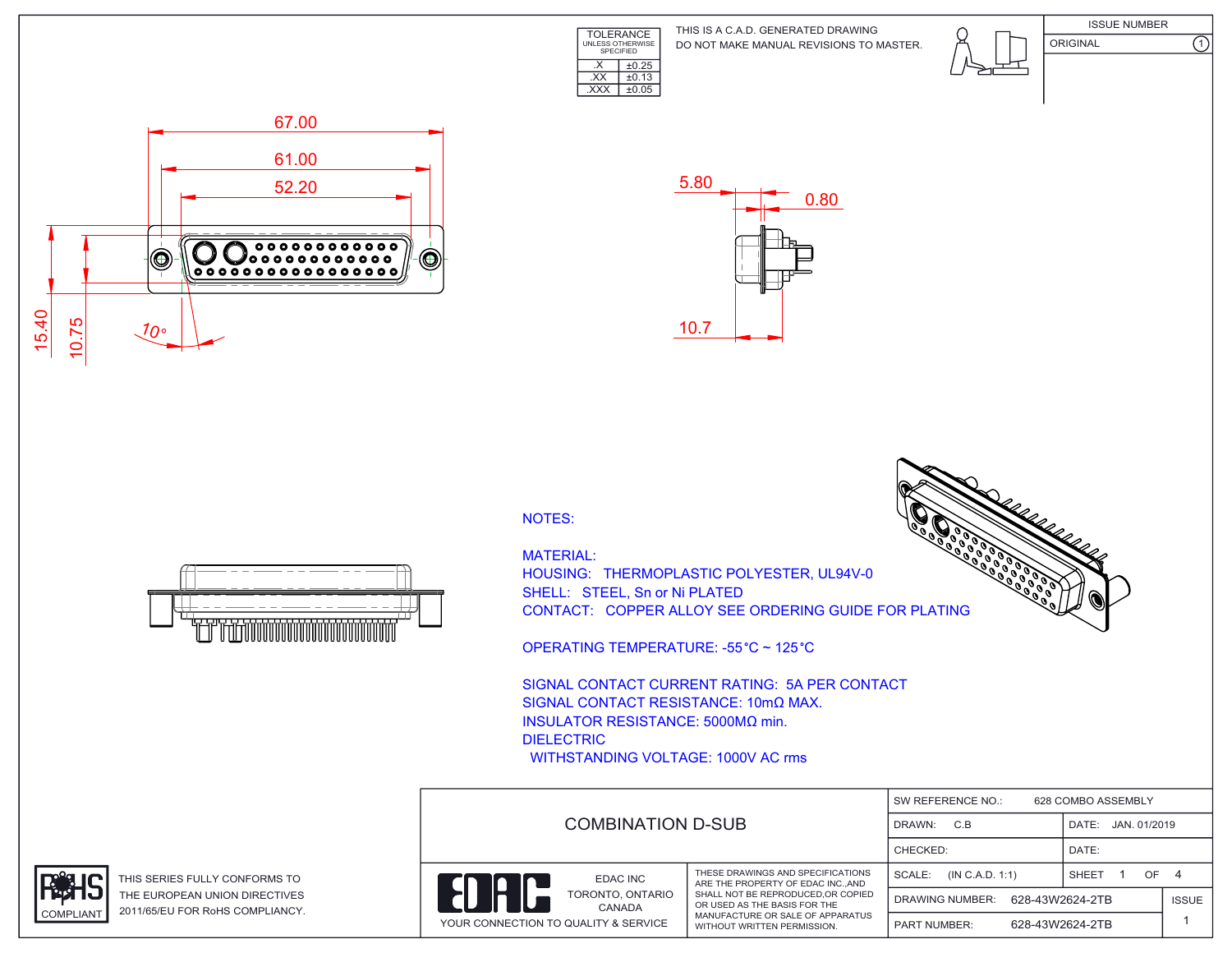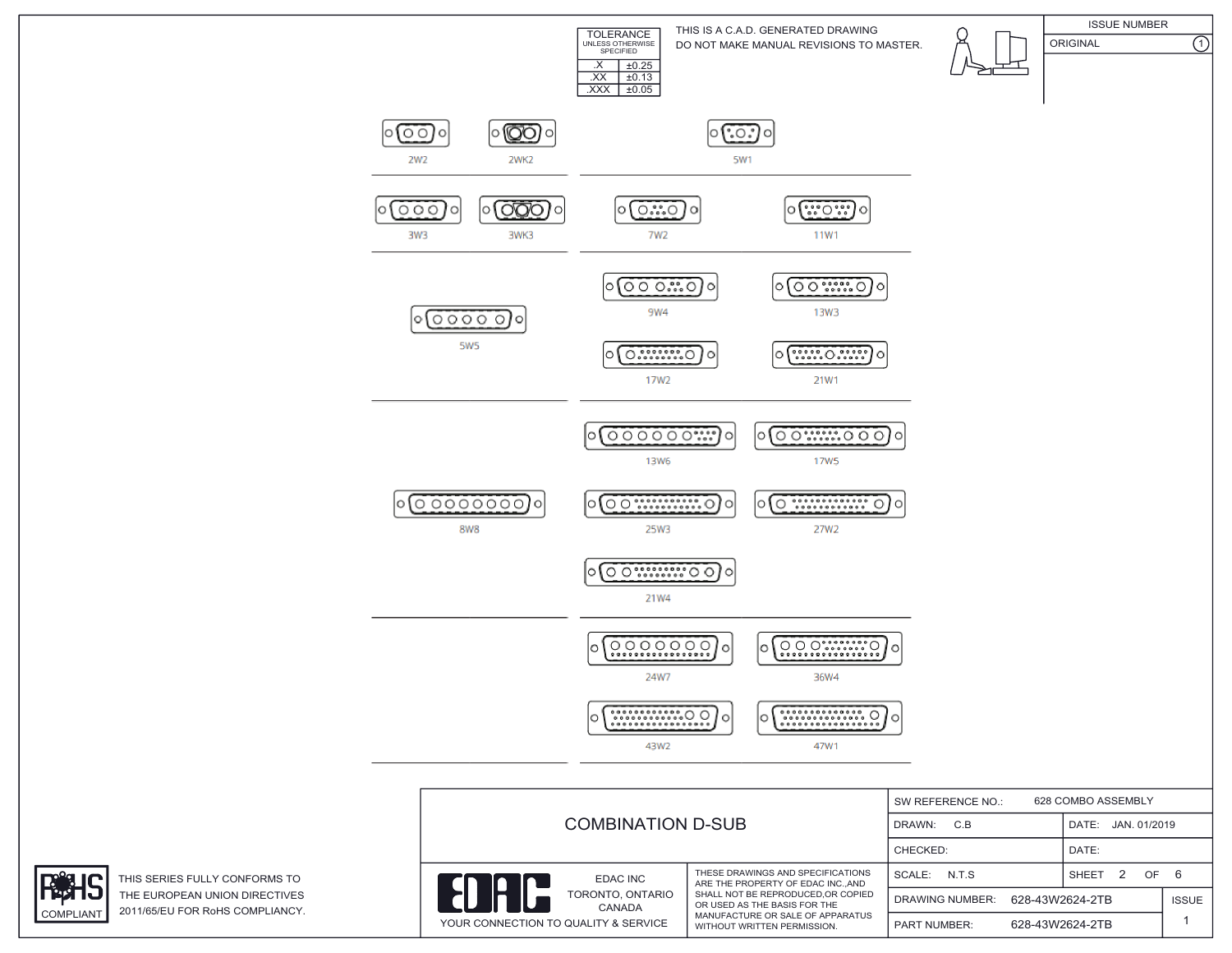TOLERANCE<br>
UNLESS OTHERWISE<br>
SPECIFIED THIS IS A C.A.D. GENERATED DRAWING DO NOT MAKE MANUAL REVISIONS TO MASTER.  $X \mid \pm 0.25$  $\overline{XX}$   $\pm 0.13$ 



2W2 / 2WK2

3W3 / 3WK3

5W1 Male/Female

7W2 Male/Female

 $\overline{XXX}$   $\pm 0.05$ 





 $\overline{\Omega}$ 

21W4 Male/Female



27W2 Male/Female



21W1 Male/Female

L 16.62 23.53

| 20A / 3.3<br>30A / 3.7<br>40A/4.2 | ------<br>23.53<br>13.85<br>23.53<br>16.62<br>$-831 + 870 -$<br>결의<br>붜킈<br>15.24<br><b>Brazil</b><br>مي .<br><del>,,,,,,</del><br>ਜ਼ਿ<br>⊢⊕ |                                                                                                                                       |                                           |                         |              |  |
|-----------------------------------|----------------------------------------------------------------------------------------------------------------------------------------------|---------------------------------------------------------------------------------------------------------------------------------------|-------------------------------------------|-------------------------|--------------|--|
|                                   | <b>COMBINATION D-SUB</b>                                                                                                                     |                                                                                                                                       | 628 COMBO ASSEMBLY<br>SW REFERENCE NO.:   |                         |              |  |
|                                   |                                                                                                                                              |                                                                                                                                       | C.B<br>DRAWN:                             | DATE:<br>JAN. 01/2019   |              |  |
|                                   |                                                                                                                                              |                                                                                                                                       | CHECKED:                                  | DATE:                   |              |  |
| RMS TO                            | <b>EDAC INC</b>                                                                                                                              | THESE DRAWINGS AND SPECIFICATIONS<br>ARE THE PROPERTY OF EDAC INC., AND                                                               | N.T.S<br>SCALE:                           | OF<br><b>SHEET</b><br>3 | - 4          |  |
| <b>ECTIVES</b><br>PLIANCY.        | TORONTO, ONTARIO<br>CANADA<br>YOUR CONNECTION TO QUALITY & SERVICE                                                                           | SHALL NOT BE REPRODUCED, OR COPIED<br>OR USED AS THE BASIS FOR THE<br>MANUFACTURE OR SALE OF APPARATUS<br>WITHOUT WRITTEN PERMISSION. | 628-43W2624-2TB<br><b>DRAWING NUMBER:</b> |                         | <b>ISSUE</b> |  |
|                                   |                                                                                                                                              |                                                                                                                                       | 628-43W2624-2TB<br><b>PART NUMBER:</b>    |                         |              |  |

5W5 Male

5W5 Female



23.53

CURRENT RATING / ØA  $10A / 2.2$ 

8W8 Male

8W8 Female

31.76



53.50



11W1 Male/Female



17W2 Male/Female

THIS SERIES FULLY CONFO THE EUROPEAN UNION DIRI 2011/65/EU FOR RoHS COM **COMPLIANT**